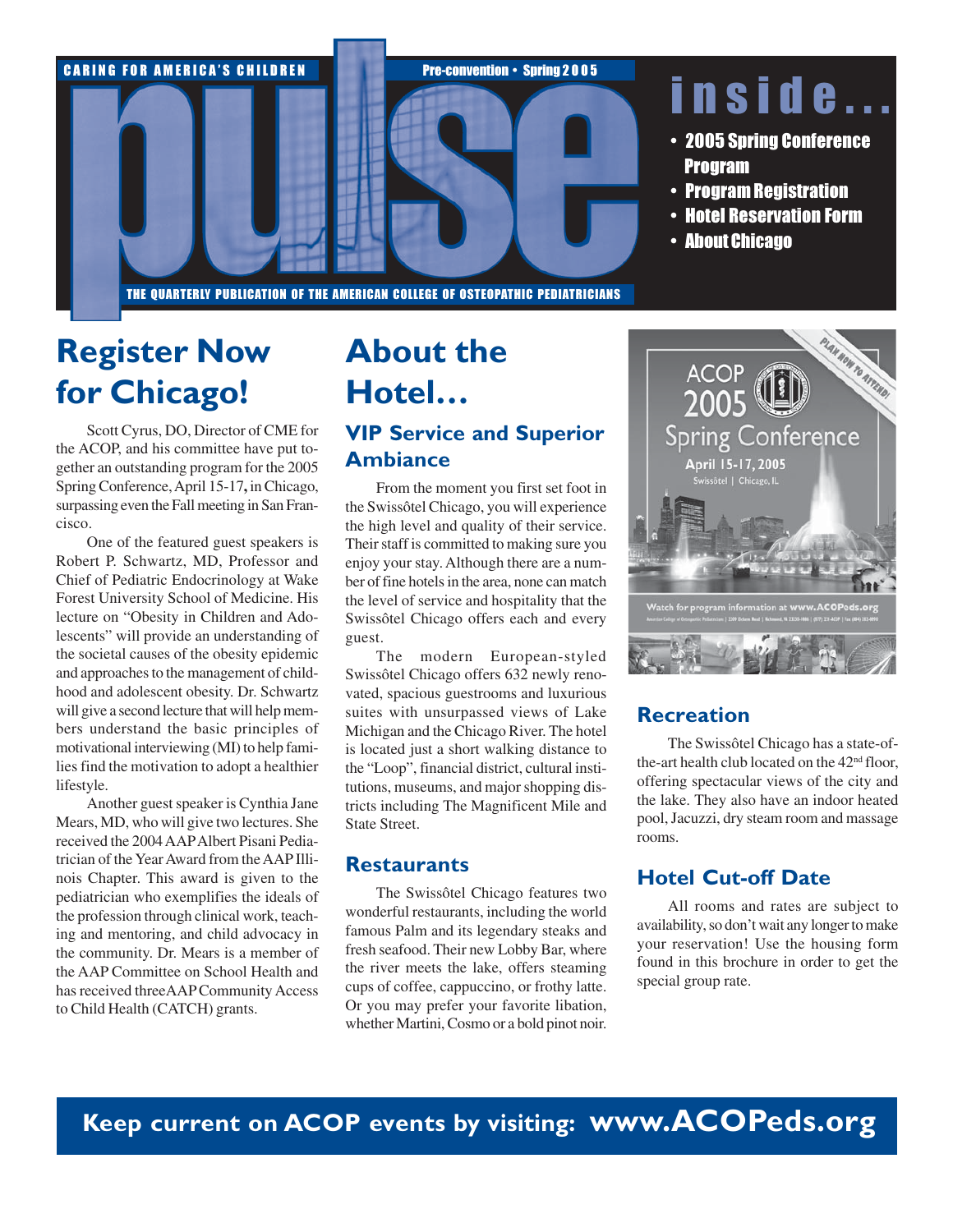#### 2004-2006 American College of Osteopathic Pediatricians

### Board of Trustees

PRESIDENT Lee J. Herskowitz, DO, FACOP\*

VICE PRESIDENT Robert W. Hostoffer, DO, FACOP\*

SECRETARY-TREASURER Bruce B. Peters, DO, FACOP, FAAP\*

IMMEDIATE PAST PRESIDENT Steven M. Snyder, DO, FACOP\*

EXECUTIVE DIRECTOR Stewart A. Hinckley\*

\*EXECUTIVE COMMITTEE

#### **TRUSTEES**

Deborah L. Blackwell, DO, FACOP James E. Foy, DO, FACOP John W. Graneto, DO, FACOP Robert G. Locke, DO, FACOP Capt. Margaret A. Orcutt-Tuddenham, DO, FACOP Amanda Foster, DO Thomas Q. Reynolds

DIRECTOR OF CME PROGRAM Scott S. Cyrus, DO, FACOP

**PUBLISHER** Stewart A. Hinckley

CO-EDITORS Arnold Melnick, DO, FACOP Stewart A. Hinckley

ASSOCIATE EDITORS Gregory Garvin, DO, FACOP Janet Goldberg, DO, FACOP Robert G. Locke, DO, FACOP

The Pulse is published four times a year in conjunction with the American College of Osteopathic Pediatricians, P.O. Box 11086, 2209 Dickens Road, Richmond, VA 23230- 1086; 877-231-ACOP or fax (804) 282-0090.

No part of this publication may be reproduced without the expressed written consent of ACOP. All rights reserved.

The American College of Osteaopathic Pediatricians does not hold itself responsible for statements made by any contributor. Statements or opinions expressed in the Pulse reflect the views of the author(s) and not necessarily the official policy of the ACOP.



#### American College of Osteopathic Pediatricians

# 2005 Spring Conference

### April 15-17, 2005 • Swissôtel • Chicago, IL

#### Program Chairs

Michael G. Hunt, DO Grady Memorial Tulsa, OK

Marta Diaz-Pupek, DO DuPont Pediatrics at St. Francis Wilmington, DE

Edward E. Packer, DO NOVA Southeastern University College of Osteopathic Medicine Ft. Lauderdale, FL

#### **Faculty**

Michael T. Brady, MD Professor and Vice-Chair of Clinical Affairs, Department of Pediatrics The Ohio State University Physician Director of HIV Program Columbus Children's Hospital Columbus, OH

G. Scott Drew, DO Department of Dermatology, Smith Clinic Assistant Clinical Professor, Ohio State University Columbus, OH

James Kirk, DO Assistant Professor of Pediatrics Program Director, Pediatric Residency Program Wolfson Children's Hospital Division of Neonatology University of Florida School of Medicine Jacksonville, FL

Joel D. Klein, MD Chief, Division of Infectious Diseases Alfred I. DuPont Hospital for Children Wilmington, DE Associate Professor Jefferson Medical College Philadelphia, PA

Cynthia Jane Mears, DO

Co-Director, Children's Memorial Hospital Uptown Teen Health Center Medical Director, Joan F. Arai Middle School Health Center Assistant Professor of Pediatrics, Northwestern University's Feinberg School of Medicine Chicago, IL

Charles Mehlman, DO

Associate Professor Pediatric Orthopaedics Director of Muskuloskeletal Outcomes Children's Hospital Cincinnati, OH

Mark Rhodes, MD St. Mary's Duluth Clinic Ear, Nose & Throat Duluth, MN

Robert P. Schwartz, MD

Professor and Chief of Section of Pediatric Endocrinology Department of Pediatrics Wake Forest University School of Medicine Winston-Salem, NC

Linjun Shen, PhD, MPH Vice President of Testing and Research National Board of Osteopathic Medical Examiners, Inc. Chicago, IL

Polina Voronov, MD Attending Anesthesiologist, Children's Memorial Hospital Instructor in Anesthesiology, Northwestern Memorial **Hospital** Chicago, IL

NOTE: Gary McAbee, JD, DO was inadvertantly named as a faculty member for the 2005 Spring Prograsm. Dr. McAbee is affiliated with the Robert Wood Johnson School of Medicine.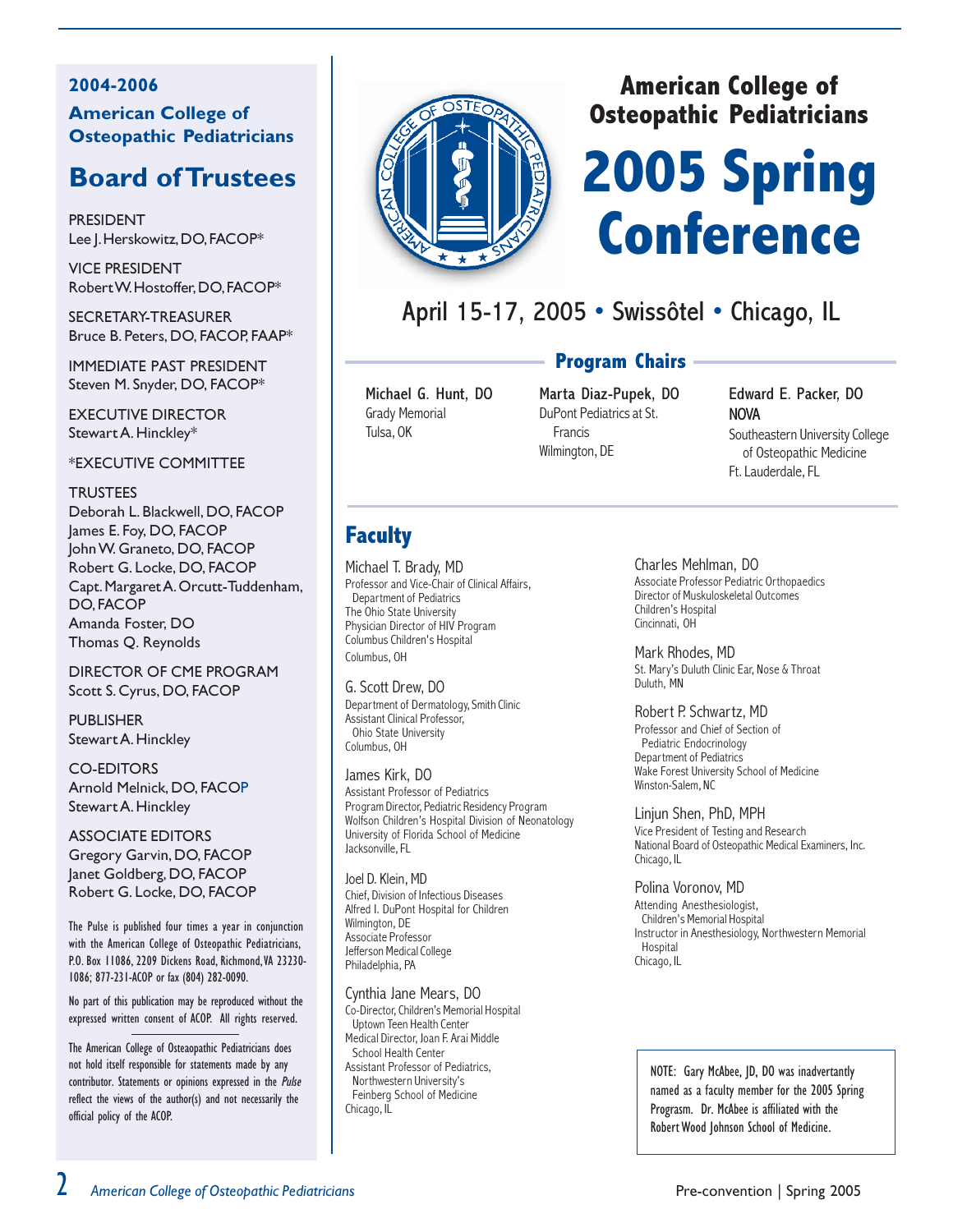# Friday, April 15, 2005

| 7:00 - 7:30 am      | Continental Breakfast with Exhibitors                                                                                                                                                                                                                                                                                                                                                                                                                          |
|---------------------|----------------------------------------------------------------------------------------------------------------------------------------------------------------------------------------------------------------------------------------------------------------------------------------------------------------------------------------------------------------------------------------------------------------------------------------------------------------|
| 7:30 - 8:30 am      | Nutritional Needs of the Preterm Infant at Discharge<br>from the NICU<br>James Kirk, DO<br>The participant will be able to assess the caloric requirement of infants<br>1.<br>discharged from the NICU.<br>The participant will be able to make determinations regarding specific<br>2.<br>formulas needed by preterm infants.<br>The participant will determine if supplements are needed and be able to<br>3.<br>prescribe and dose them appropriately.      |
| 8:30 - 9:30 am      | What Every Pediatrician Should Know About Pediatric<br><b>Anesthesia</b><br>Polina Voronov, MD<br>The participant should be able to identify different methods of<br>1.<br>anesthesia.<br>The participant should be able to apply the anesthetic methods<br>2.<br>discussed into office practice.<br>The participant shold be able to predict outcomes to the office<br>3.<br>anesthesia for procedure.                                                        |
| 9:30 - 10:00 am     | <b>Exhibitor Break</b>                                                                                                                                                                                                                                                                                                                                                                                                                                         |
| 10:00 - 11:00 am    | New Contraceptive Technology and Emergency Contraception<br>Cynthia Jane Mears, DO<br>The participant should be able to list different types of contraceptions.<br>1.<br>The participant should be able to compare and contrast different<br>2.<br>contraceptive methods.<br>The participant shold be able to predict outcomes to contraceptive.<br>3.                                                                                                         |
| 11:00 am - 12:00 pm | Teaching Practitioners How to Get Teens to Quit/ Not Start<br>Cynthia Jane Mears, DO<br>The participant should be able to assess an adolescent's risk of<br>1.<br>addiction.<br>2.<br>The participant should be able to identify techniques to work with teens<br>in avaoiding addictions.<br>The participant shold be able to employ methods to identify addictions<br>3.<br>in the adolescent.                                                               |
| 12:00 - 1:00 pm     | Walk around Poster Discussion with Lunch                                                                                                                                                                                                                                                                                                                                                                                                                       |
| $1:00 - 2:00$ pm    | Developing Meaningful In-Service Examinations for<br><b>Osteopathic Residency Programs</b><br>Linjun Shen, PhD, MPH<br>The participant should be able to identify methods to improve<br>1.<br>Osteopathic Residiency Programs.<br>The participant should be able to utilize subject matter to enhance<br>2.<br>Osteopathic Residency Programs.<br>The participant shold be able to develop techniques to increase the<br>3.<br>Osteopathic Residency programs. |
| 6:30 - 8:00 pm      | President's Reception                                                                                                                                                                                                                                                                                                                                                                                                                                          |

#### Education Mission Statement

The ACOP's Continuing Medical Education (CME) is designed to meet the objectives and purposes of the College and the needs of the membership.

An objective of the ACOP is "to foster measures and conduct activities to increase the effectiveness of the specialty of pediatrics and pediatric education at all levels." The ACOP Commitee on CME has as its main function the implementation of programs that will improve the quality of health care for children. Through surveys of its members during the year and at the CME Meeting, educational needs are identified. The scope of pediatric topics presented in the CME programs is based on these surveys.

#### Accreditation and Designation

The American College of Osteopathic Pediatricians designates this educational activity for a maximum of 16 credits in Category 1 credit towards the AMA Physicians Recognition Award. Each physician should claim only those credits that he/she actually spent in the educational activity.

This program anticipates being approved for up to 16 AOA Category 1-A CME credit hours pending approval by the AOA CCME

Please contact ACOP at 877-231-ACOP with questions regarding this conference. Registration can be made online at www.acopeds.org, by fax at 804-282- 0090 or by mail using the form provided. Registration will NOT be taken over the phone. Class participants are required to be in class on time and may not be allowed into class 10 minutes after starting time.

#### Americans with Disabilities Act

 The American College of Osteopathic Pediatricians has fully complied with the legal requirements of the ADA and the rules and regulations thereof. If any participant in this educational activity is in need of special accommodations, please contact ACOP headquarters at 1-877-231-ACOP.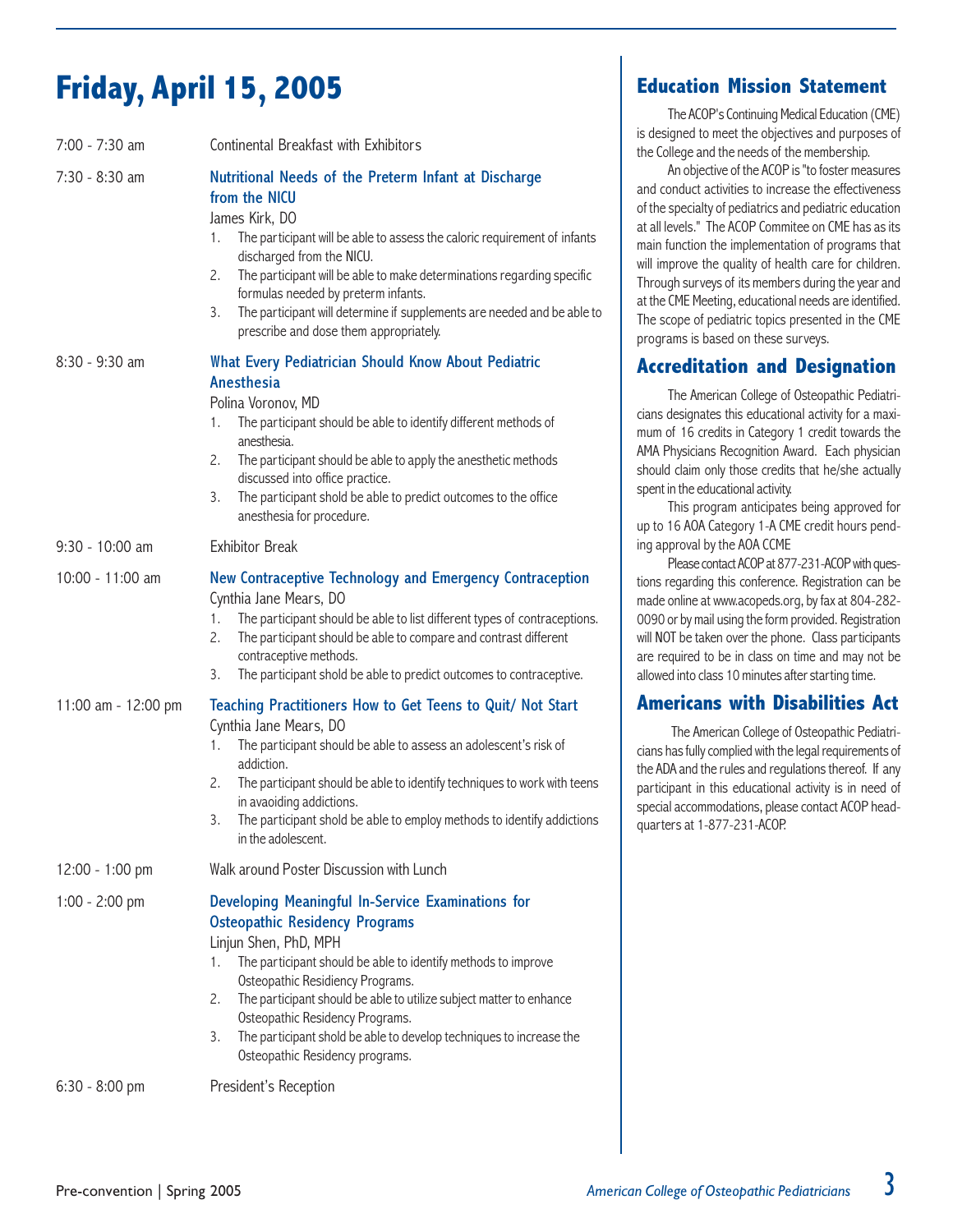# Saturday, April 16, 2005

| 7:00 - 7:30 am      | Continental Breakfast with Exhibitors                                                                                                                                                                                                                                                                                                                                                                                                                       |  |  |
|---------------------|-------------------------------------------------------------------------------------------------------------------------------------------------------------------------------------------------------------------------------------------------------------------------------------------------------------------------------------------------------------------------------------------------------------------------------------------------------------|--|--|
| 7:30 - 8:30 am      | <b>Percocious Puberty</b><br>Robert P. Schwartz, MD<br>the participant will be able to identify normal from abnormal development of sexual characterists<br>1.<br>the participant will be able to appropriately medically evaluate precocious puberty<br>2.<br>the participant will appropriately identify those children needing specialty refferal<br>3.                                                                                                  |  |  |
| $8:30 - 9:30$ am    | Evaluation of Joint Pain in the ER<br>Charles Mehlman, DO<br>The participant should be able to evaluate joint pain that presents in the E.R.<br>1.<br>The participant should be able to apply techniques to their office practice.<br>2.<br>The participant should be able to identify causes of joint pain in the E.R.<br>3.                                                                                                                               |  |  |
| $9:30 - 10:30$ am   | <b>Exhibitor Break</b>                                                                                                                                                                                                                                                                                                                                                                                                                                      |  |  |
| 10:00 - 11:00 am    | <b>Obesity in Children</b><br>Robert P. Schwartz, MD<br>Understand the societal causes of the obesity epidemic and approaches to the management of childhood and adolescent<br>obesity.                                                                                                                                                                                                                                                                     |  |  |
| 11:00 am - 12:00 pm | Obesity, Management in the Office and Behavioral Modification for a Lifetime<br>Robert P. Schwartz, MD<br>Learning Objective: Understand the basic principles of motivational interviewing (MI) to help families find the motivation to<br>adopt a healthier lifestyle.                                                                                                                                                                                     |  |  |
| 12:00 - 1:00 pm     | NOVA Resident Presentation with Box Lunch<br>and Business Meeting<br>The participant should be able to identify Families with Severely emotionally disturbed children.<br>1.<br>The participant should be able to identify interventions in dealing with families with severely emotionally disturbed children.<br>2.<br>The participant should be able to employee techniques in dealing with families with severely emotionally disturbed children.<br>3. |  |  |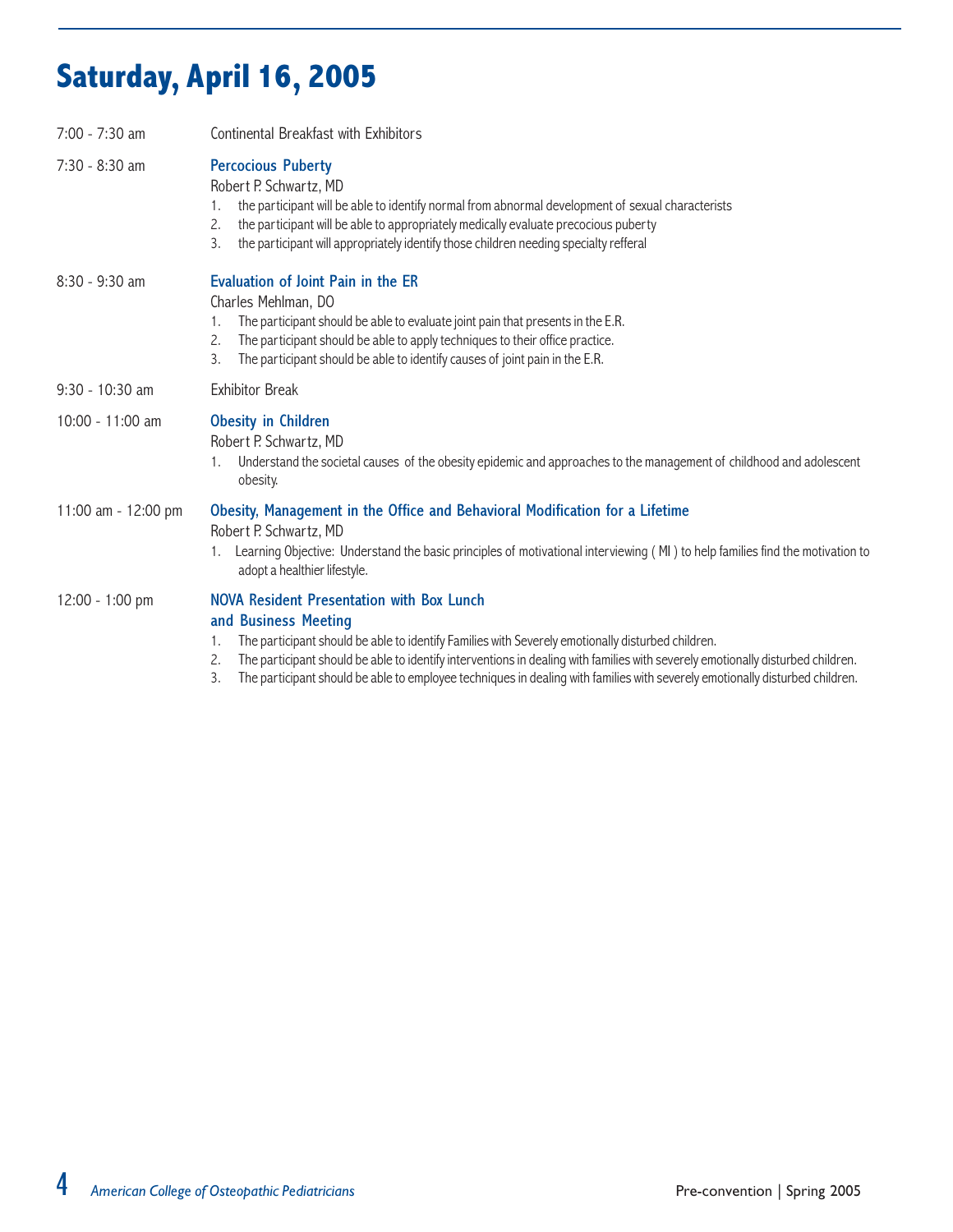# Sunday, April 17, 2005

| $6:30 - 7:00$ am  | Continental Breakfast                                                                                                                                                                                                                                                                                                                                                                                                                                                                                                                                                          |
|-------------------|--------------------------------------------------------------------------------------------------------------------------------------------------------------------------------------------------------------------------------------------------------------------------------------------------------------------------------------------------------------------------------------------------------------------------------------------------------------------------------------------------------------------------------------------------------------------------------|
| 7:00 - 8:00 am    | <b>Pediatric HIV Infection: Update 2005</b><br>Michael T. Brady, MD<br>The participant should be able to define the changing epidemiology of HIV infection in infants, children and youth in the US and<br>worldwide.<br>The participant should be able to describe the impact of current HIV therapies on the clinical manifestations and progression of<br>2.<br>pediatric HIV infection, as well as the complications of therapy.<br>The participant should be able to describe the available preventive measures and their effects on perinatal transmission of HIV.<br>3. |
| $8:00 - 9:00$ am  | <b>Primer of Acne</b><br>G. Scott Drew, DO<br>The participant will be able to identify risk factors for acne.<br>1.<br>The participant will be able to discriminate myth from fact regarding acne and its causes.<br>2.<br>The participant will explore acne treatments.<br>3.                                                                                                                                                                                                                                                                                                 |
| $9:00 - 9:15$ am  | <b>Break</b>                                                                                                                                                                                                                                                                                                                                                                                                                                                                                                                                                                   |
| $9:15 - 10:15$ am | <b>ENT - Infectious Disease and Use of Fluroquinolones Ciprodex</b><br>Mark Rhodes, MD<br>The participant should be able to assess the needs for Fluroquinolones in ENT diseases.<br>The participant should be able to discriminate ENT diseases and the use of antibiotics.<br>2.<br>The participant should be able to employ the use of Fluroquinolones into ones pediatric practice.<br>3.                                                                                                                                                                                  |
| 10:15 - 11:15 am  | <b>Staph Stuph</b><br>Joel D. Klein, MD<br>The participant will identify current trends in staphlococcal infection among pediatric patients.<br>1.<br>The participant will recognize diagnostic criteria of infection due to staphlococci.<br>2.<br>The participant will formulate a treatment plan for staphlococcal infections.<br>3.                                                                                                                                                                                                                                        |
|                   | A                                                                                                                                                                                                                                                                                                                                                                                                                                                                                                                                                                              |

11:15 am Adjourn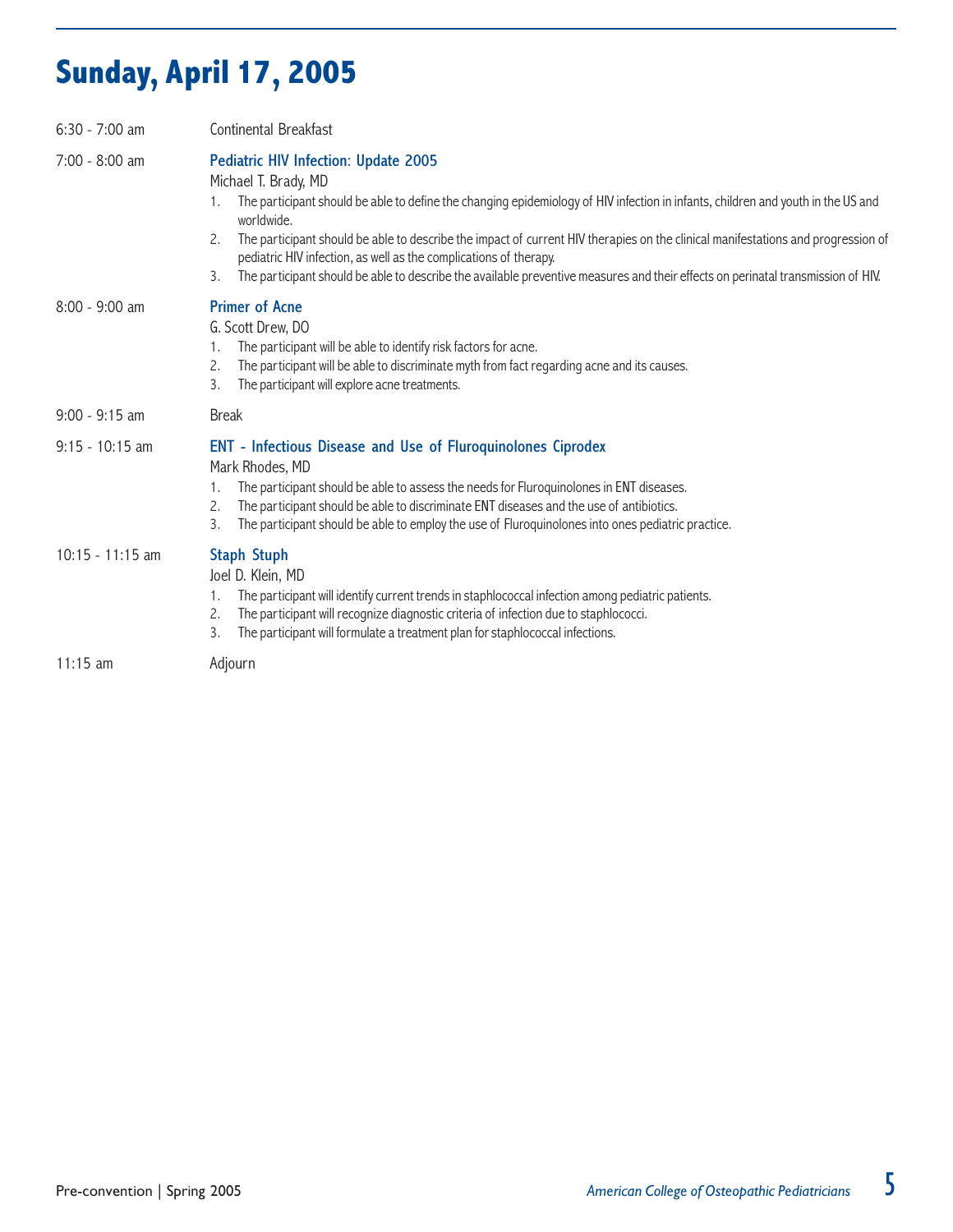#### American College of Osteopathic Pediatricians

### Registration • ACOP 2005 Spring Conference

April 15-17, 2005 • Swissôtel • Chicago, IL

|        | *Preferred method of contact.                                                     |                                |                              |                                                                                   |
|--------|-----------------------------------------------------------------------------------|--------------------------------|------------------------------|-----------------------------------------------------------------------------------|
|        |                                                                                   | <b>Through</b><br>Mar. 1, 2005 | <b>After</b><br>Mar. 1, 2005 | <b>Total Due</b>                                                                  |
| $\Box$ | <b>ACOP Members</b>                                                               |                                |                              |                                                                                   |
|        |                                                                                   |                                | \$400                        |                                                                                   |
|        |                                                                                   |                                | \$200                        | <u> 1990 - Johann Barbara, martin a</u>                                           |
|        |                                                                                   |                                | \$100                        | the control of the control of the control of                                      |
|        |                                                                                   |                                | \$30                         |                                                                                   |
|        |                                                                                   |                                | \$30                         |                                                                                   |
|        | Purchase one to defray costs.                                                     |                                |                              |                                                                                   |
| $\Box$ | Non Members                                                                       |                                |                              |                                                                                   |
|        |                                                                                   |                                | \$400                        |                                                                                   |
|        |                                                                                   |                                | \$450                        | the control of the control of the control of                                      |
|        |                                                                                   |                                | \$500                        |                                                                                   |
|        |                                                                                   |                                | \$300                        | the control of the control of the control of                                      |
| $\Box$ |                                                                                   |                                | \$95                         |                                                                                   |
|        | Includes Breakfast Friday-Sunday and the Presidential Reception on Friday evening |                                |                              |                                                                                   |
|        |                                                                                   |                                | <b>Registration Total</b>    | \$                                                                                |
|        | <b>Payment</b>                                                                    |                                |                              |                                                                                   |
|        | Credit Card Payment:<br>$\Box$ VISA<br>MasterCard                                 |                                |                              | Cancellation Policy: Full refund through                                          |
|        |                                                                                   |                                |                              | March 1, 2005. 50% refund March 1 -<br>31, 2005. No refunds after March 31,       |
|        |                                                                                   |                                |                              | 2005. Refunds will be determined by<br>the date written cancellation is received. |

Signature

Mail registration/checks to:

Mail registration/checks to:<br>American College of Osteopathic Pediatricians / P.O. Box 11086 / Richmond, Virginia 23230-1086 Online registration available at www.ACOPeds.org

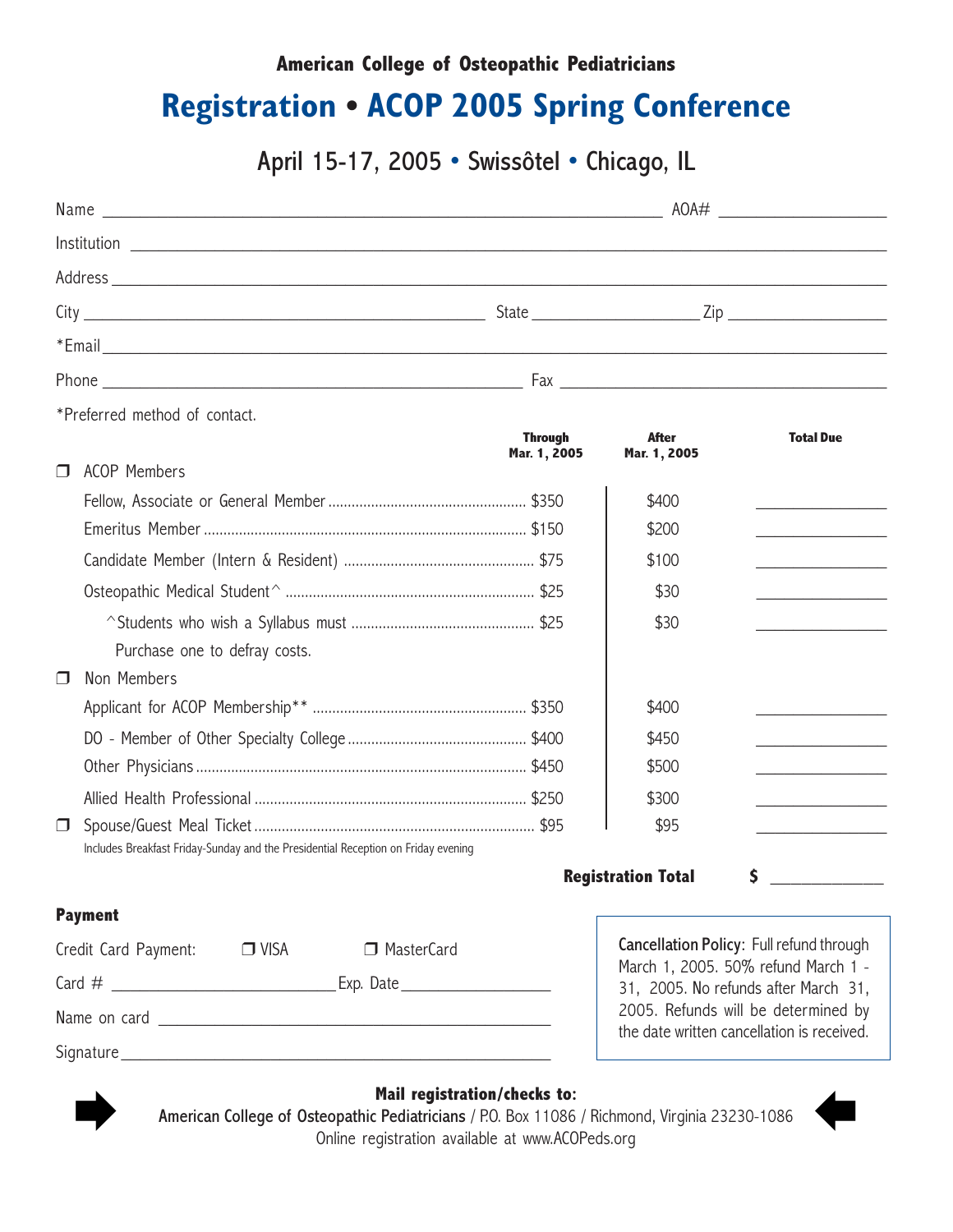#### American College of Osteopathic Pediatricians

### Hotel Registration • ACOP 2005 Spring Conference

#### April 15-17, 2005 • Swissôtel • Chicago, IL

Mail To:

323 E. Wacker Drive • Chicago, IL 60601 Reservations (888) 73 - SWISS (7-9477) 323 E. Wacker Drive • Chicago, IL 60601<br>Reservations (888) 73 - SWISS (7-9477)

Phone (312) 565-0565 • Fax (312) 565-9930

#### Make check or money order payable to Swissôtel.

| Last                                                                                                                                                                                                                           |  | First | M |  |
|--------------------------------------------------------------------------------------------------------------------------------------------------------------------------------------------------------------------------------|--|-------|---|--|
|                                                                                                                                                                                                                                |  |       |   |  |
|                                                                                                                                                                                                                                |  |       |   |  |
| Phone experience and the contract of the contract of the contract of the contract of the contract of the contract of the contract of the contract of the contract of the contract of the contract of the contract of the contr |  |       |   |  |
|                                                                                                                                                                                                                                |  |       |   |  |

Deposit Procedure: All reservations must be secured with the first night's room charge as a deposit which will be applied to your designated length of stay. Late arrivals or early departures will result in forfeiture of deposit. Please send a check or money order, or indicate your credit card. Credit cards will be charged upon receipt of the information below.

\_\_\_\_\_\_\_\_\_\_\_\_\_\_\_\_\_\_\_\_\_\_\_\_\_\_\_\_\_\_\_\_\_\_\_\_\_\_\_\_\_\_\_\_\_\_\_\_\_\_\_\_\_\_\_\_\_\_\_\_\_\_\_\_\_\_\_\_\_\_\_\_\_\_\_\_\_\_\_\_\_\_\_\_\_\_\_\_

Cancellation Policy: Reservations may be canceled without penalty until 72 hours prior to your arrival date.

| <b>Payment Information</b> |                                                                                                         |             |                                                                            |                 |                       |
|----------------------------|---------------------------------------------------------------------------------------------------------|-------------|----------------------------------------------------------------------------|-----------------|-----------------------|
|                            | $\Box$ Check $\Box$ American Express                                                                    | $\Box$ Visa | Master Card<br>$\Box$                                                      | $\Box$ Discover | Diners Club<br>$\Box$ |
|                            |                                                                                                         |             |                                                                            |                 |                       |
|                            |                                                                                                         |             |                                                                            |                 |                       |
| No. of Rooms               | Accommodations                                                                                          | Rate        |                                                                            |                 |                       |
|                            | Single/Double                                                                                           | \$189       | No room charge for children under 18 years when sharing room with parents. |                 |                       |
| Check all that apply:      | $\Box$ Smoking                                                                                          |             | $\Box$ Non-smoking $\Box$ King $\Box$ Double/Double                        |                 |                       |
|                            |                                                                                                         |             |                                                                            |                 |                       |
|                            | Check in time is 3:00 pm / Check out time is 11:00 am -- All rooms are subject to tax, currently 14.9%. |             |                                                                            |                 |                       |

Special Rate Cut-off Date: March 23, 2005 Rooms and rates are subject to availability.